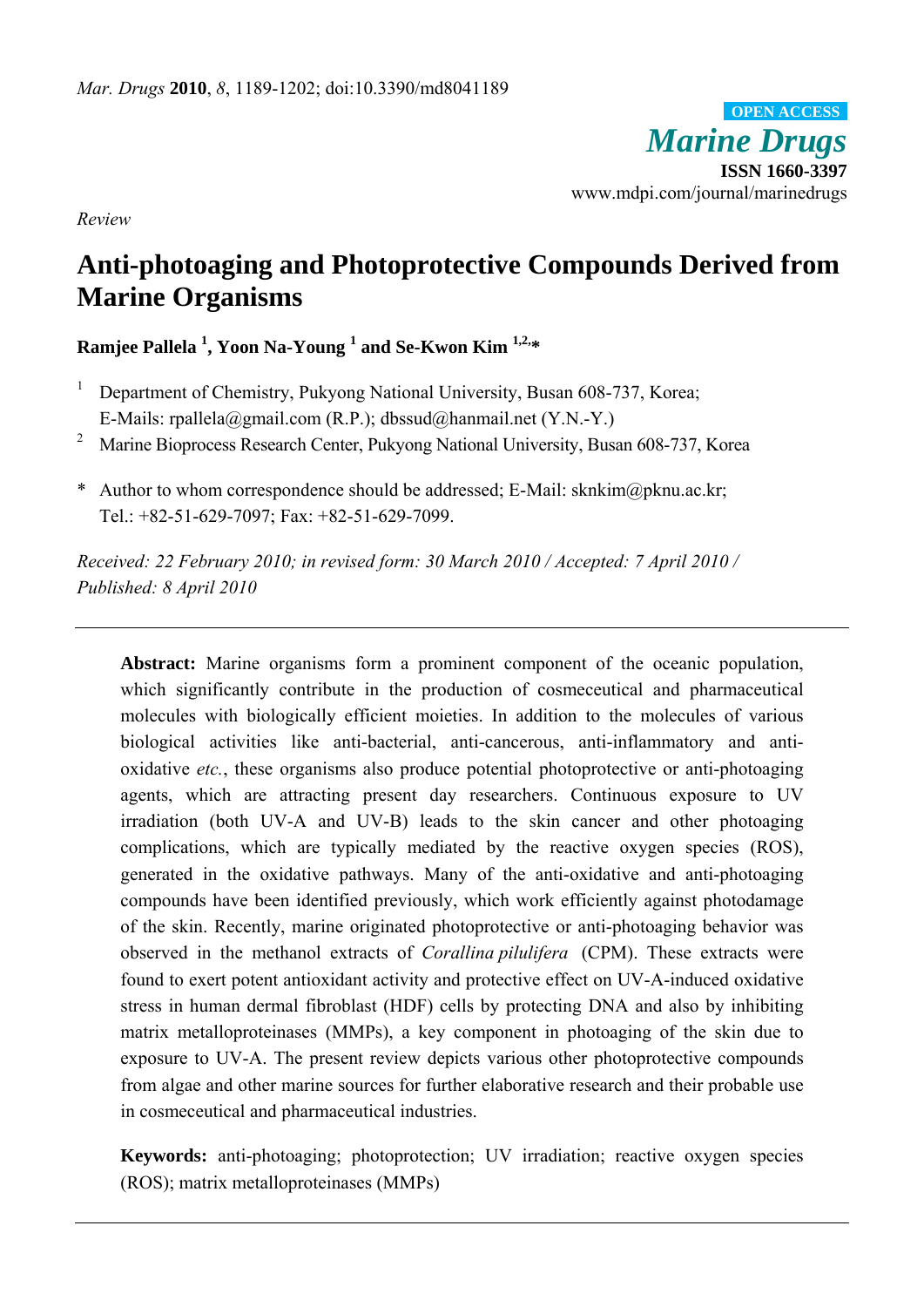#### **1. Introduction**

Human skin is the potential anatomical barrier for pathogens and damage, which acts as an important fence between internal and external environment in the bodily defense. Continuous exposure to UV light leads to numerous complications that are correlated with various pathological consequences of the skin damage and sunburn occurs when exposure to UV light exceeds the protective capacity of an individual's melanin [1,2]. UV irradiation induces photo-damage of the skin, which is characterized by distinct alterations in the composition of the dermal extracellular matrix (ECM), resulting in wrinkles, laxity, coarseness, mottled pigmentation and histological changes that include increased epidermal thickness and connective tissue alteration [3,4]. Breakdown of a balance of combination between the connective tissue components (biomolecules including collagens, proteoglycans and glycoproteins) leads to the detrimental effects e.g., photoaging in dermal fibroblasts. Skin contains antioxidant defenses, which nullify reactive oxygen species (ROS) including free radicals, but these defenses will be overwhelmed if the dose of UV light is high enough, and this result in free radical damage to cellular components such as proteins, lipids and DNA [5,6]. ROS induced by oxidative stress can ultimately lead to apoptotic or necrotic cell death [7]. Especially, the accumulated ROS plays a critical role in the intrinsic aging and photoaging of human skin *in vivo*, thus suggested to be responsible for various skin cancers and other cutaneous inflammatory disorders [8,9].

Several investigations have revealed that collagen gets degraded in photoaged skin due to the inhibition of collagen synthesis mediated by matrix metalloproteinases (MMPs), which are a family of secreted or transmembrane zinc endopeptidases that are capable of digesting ECM. MMPs are divided into subclasses of collagenases, gelatinases, stromelysins, matrilysins and membrane-type MMPs (MT-MMPs) according to their substrate specificity and domain structure [10]. It is reported that ROS effects the MMP gene expression through signal transduction pathway [11]. Expression of MMPs is usually induced by various extracellular stimuli such as growth factors, cytokines, tumor promoters and UV. Over expression of MMPs has been observed in tissue remodeling, repair and destruction by many extracellular stimuli and among the MMPs, MMP-2 and MMP-9 degrade the ECM and they influence skin wrinkle formation and skin thickness [12]. Previous studies from our lab have identified many MMPIs (MMP inhibitors) including the chitooligosaccharides and other marine extracts [2,13–19].

Photoprotection is a group of mechanisms that nature has developed to minimize the damages that an organism suffers, when exposed to UV radiation. These mechanisms can be controlled or organized by certain organic and inorganic compounds or substances (e.g., melanin) produced by different terrestrial and aquatic sources. A number of photo protective compounds such as scytonemins (exclusively in cyanobacteria), mycosporines (in fungi), mycosporine-like amino acids (MAAs, in cyanobacteria, algae and animals), phenyl propanoids and flavonoids (higher plants), melanins (humans and other animals and even some bacteria), and several other UV-absorbing substances of unknown chemical structures from different organisms have been developed to counteract the photodamage [20,21]. Nearly a decade before, Groniger *et al.* developed a database that contains information on the photoprotective compounds such as MAAs, scytonemin and other unidentified compounds that absorb in the UV range, which are reported in aquatic organisms like cyanobacteria, phytoplankton and macroalgae of diverse habitats at different collection times [22].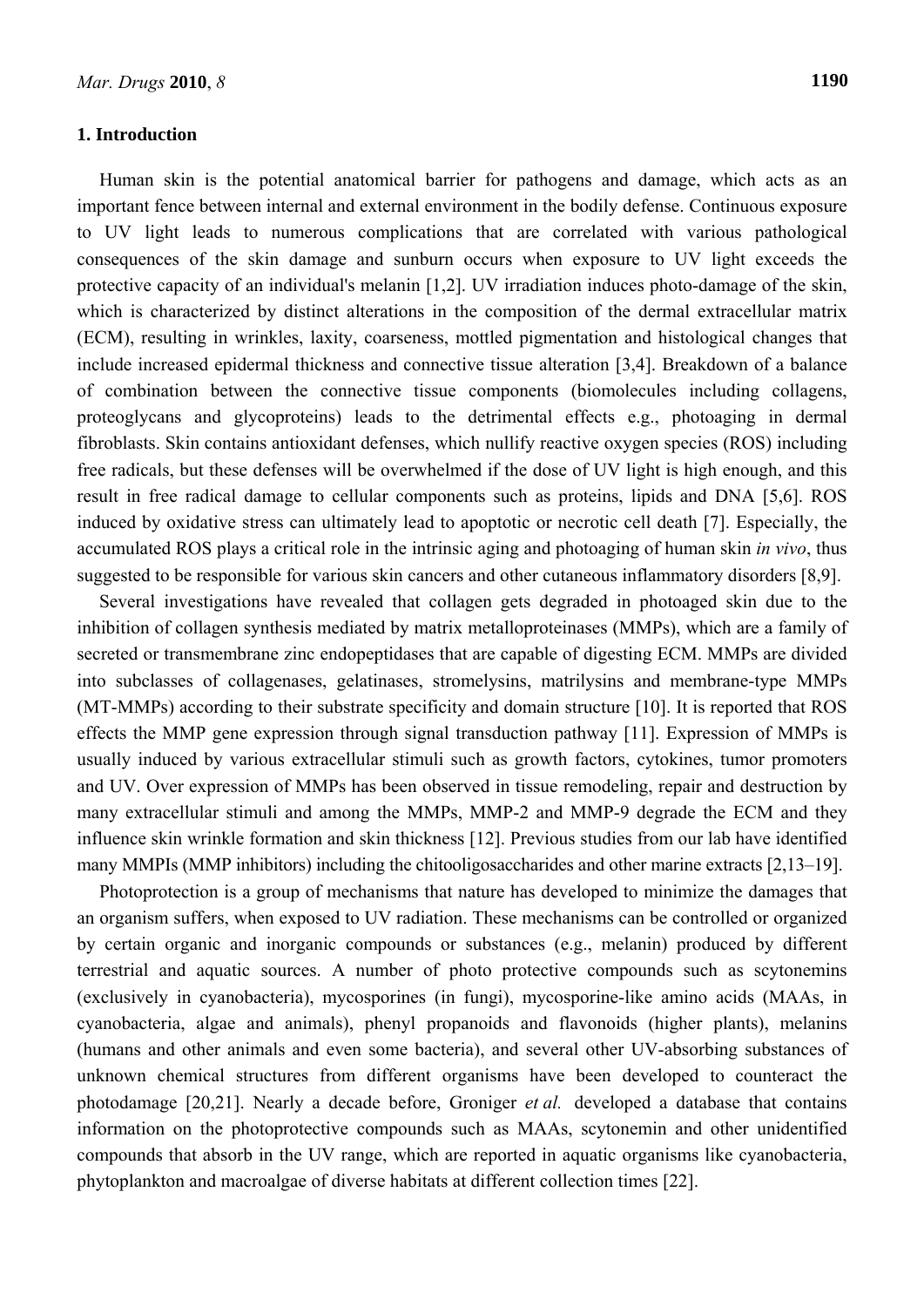The induction of cellular phototoxicity in response to UV radiation has previously been demonstrated in different cell lines [23–25]. Recent research policies have elucidated these cellular photochemical mechanisms and the complex nature of the light-harvesting pigment–protein complexes of microorganisms like algae and fungi and their symbiotic forms in lichens, sponges and corals. The pigments they synthesize and commercial uses of these and other metabolites have been comparatively discussed recently [26]. Microbial compounds in the present era are exerting outstanding potentialities for the benefit of human kind; significantly, the extremophiles are much advantageous to produce novel molecules that are resistant to extremities, for human applications [27,28].

More than 12,000 novel chemicals from marine plants, animals, and microbes have been explored, and a large number of pharmaceutical products, enzymes and biomaterials have been developed until date. Few of the important marine derived photoprotective compounds are presented in Table 1. Potent antioxidative compounds have also been isolated from brown seaweeds; pyropheophytin *a* from *Eisenia bicyclis*, fucoxanthin from *Hijikia fusiformis* and phlorotannin from *Ecklonia stolonifera* [29–31]. Present approaches on marine algal compound isolation and characterization are very attractive because of their potential applications in medicine and pharmaceutical industries. Though the isolation and characterization of the marine molecules from non-algal sources are competitive, the number of algal compounds, especially the photoprotective molecules are high when compared to the other marine sources. Hence, in the present review, we present a detailed latest study on the anti-photoaging or photoprotective compounds from algae and other marine organisms. This will help to improve present research strategies and open future perspectives of understanding the photo-acclimation mechanisms in different marine flora and fauna, which deliver these potent compounds for the beneficial role in the cosmeceutical and pharmaceutical applications.

| No. | Compound                       | <b>Structure</b>                                                                    |
|-----|--------------------------------|-------------------------------------------------------------------------------------|
| 1.  | Eckol                          | HO.<br>HO.<br>OH<br><b>HO</b><br>HO <sub>.</sub><br>റ<br>ÒН                         |
| 2.  | Mycosporine methylamine-serine | $H_3C$<br>NH<br>CCH <sub>3</sub><br>HO'<br>'NH<br>HO<br>HOH <sub>2</sub> C<br>`соон |

**Table 1.** List of a few photoprotective and anti-photoaging compounds from marine organisms.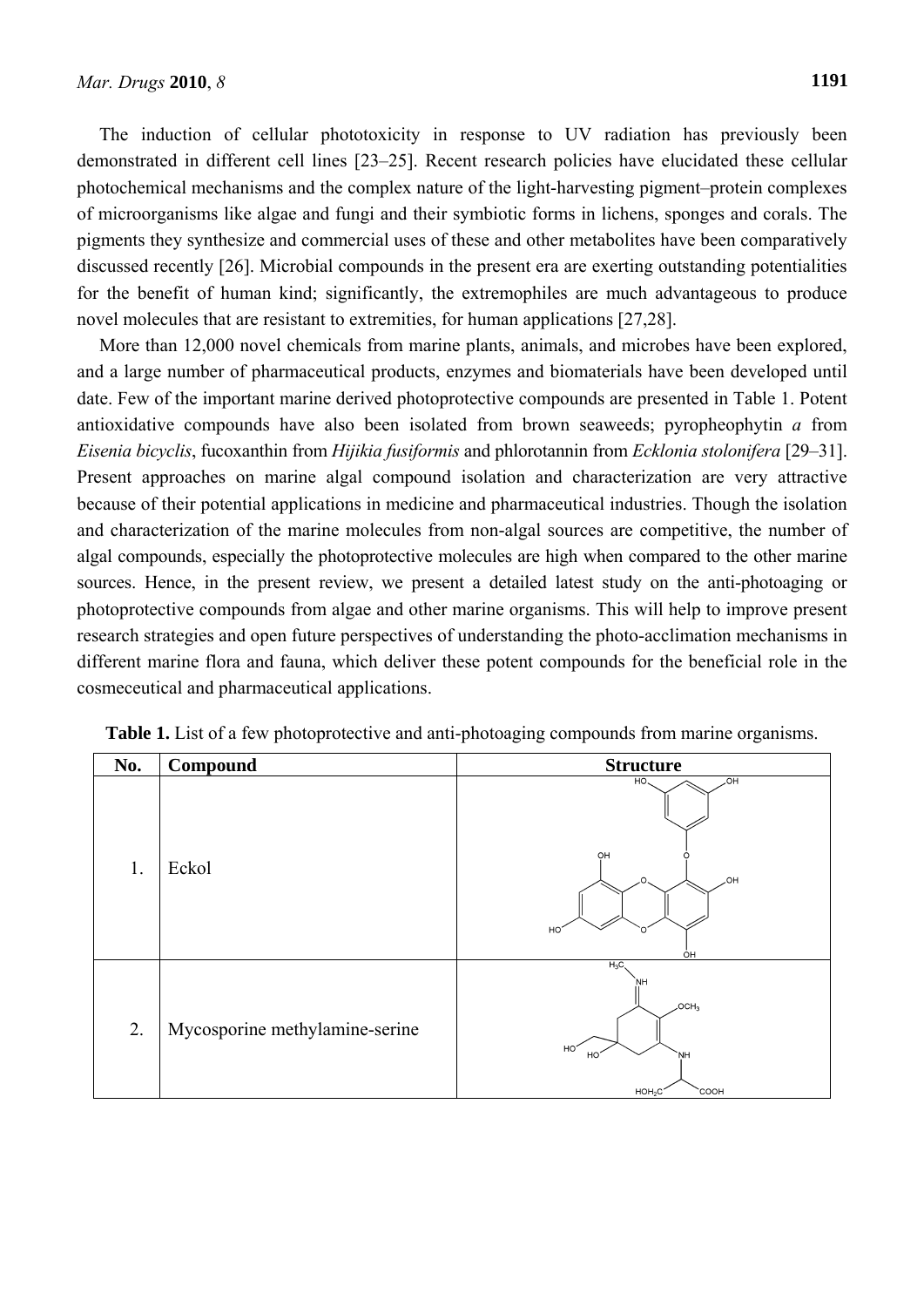**Table 1.** *Cont.*

| 3.  | Mycosporine-glycine | O<br>OCH <sub>3</sub><br>HO <sub>,</sub><br>HO<br>'NН<br><b>COOH</b>                                |
|-----|---------------------|-----------------------------------------------------------------------------------------------------|
| 4.  | Palythene           | $H_3C$<br>OCH <sub>3</sub><br>HO.<br>HO<br>ŅH<br>COOH                                               |
| 5.  | Shinorine           | COOH<br>óн<br>.OCH <sub>3</sub><br>HO<br>HO<br><b>NH</b><br>`COOH                                   |
| 6.  | Porphyra-334        | <b>COOH</b><br>$H_3C$<br>óн<br>N<br>,OCH <sub>3</sub><br>HO <sup>2</sup><br>HO<br>ŅH<br><b>COOH</b> |
| 7.  | Scytonemin          | OН<br>$N =$<br>HO                                                                                   |
| 8.  | Sargaquinoic acid   | COOH                                                                                                |
| 9.  | Sargachromenol      | HO.<br>COOH<br>CH <sub>3</sub><br>CH <sub>3</sub><br>CH <sub>3</sub><br>CH <sub>3</sub>             |
| 10. | Fucoxanthin         | OCOCH <sub>S</sub>                                                                                  |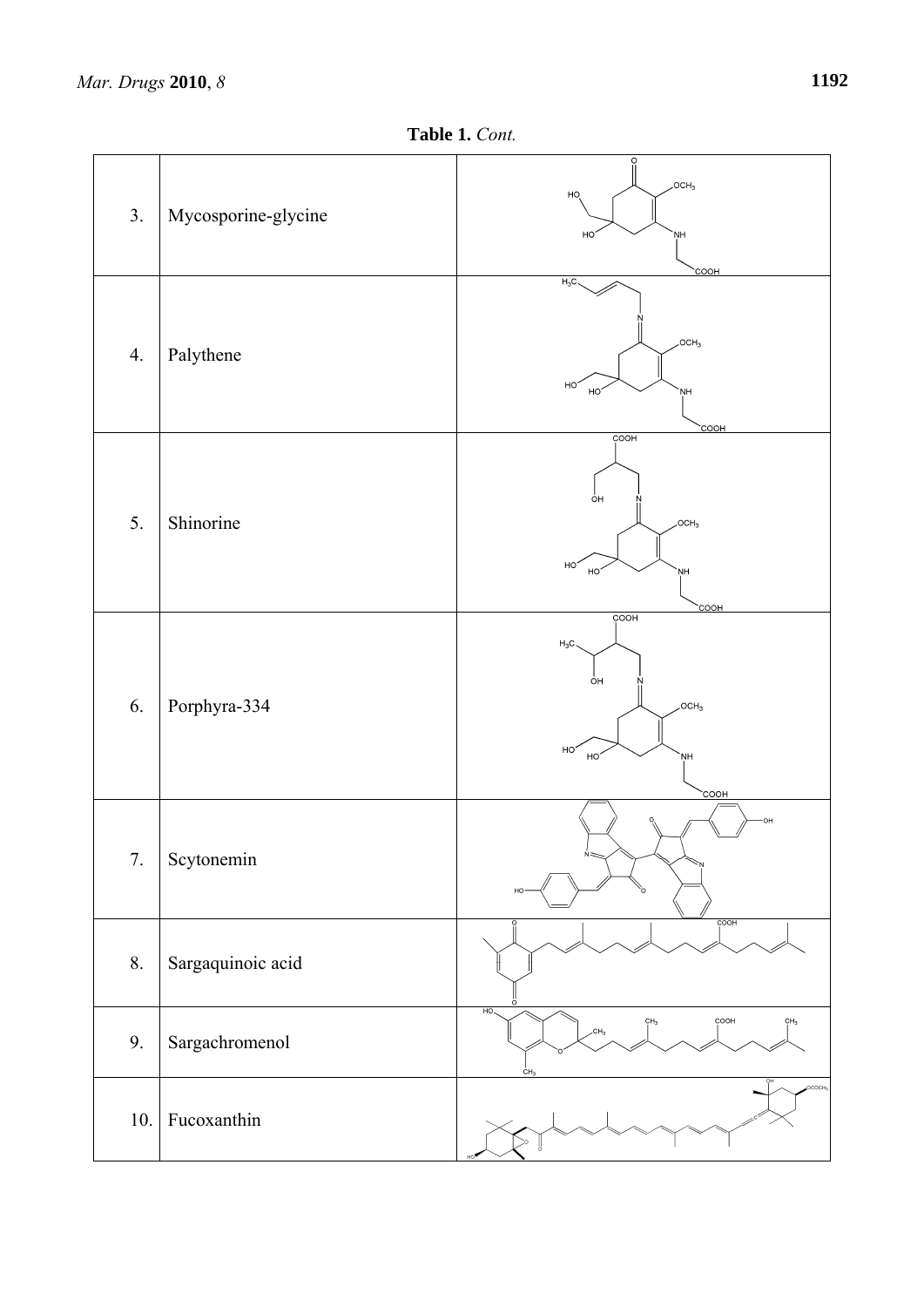## **2. Algae**

Marine algae have been an important source to produce a variety of secondary metabolites including phenols and polyphenols with unique linkages [32]. From past few decades, marine algae including many of the phytoplanktonic species have been recognized as one of the greatest source of bioactive molecules of significant medicinal and nutritional values. Marine algae produce a wide variety of secondary metabolites possessing many different skeletal types and biological activities [33–35].

## *2.1. Macroalgae*

Recently, Ryu *et al.* demonstrated that methanol extracts of alga *Corallina pilulifera* (CPM) possess high phenolic content, which reduces the expression of UV-induced MMP-2 and -9 in human dermal fibroblast (HDF) cells in dose dependent manner, there by attaining the capability of inhibiting free radicals [2]. Another study has been recently undertaken on the photoprotective effect of phlorotannins from *Eckloina cava* against the photo-oxidative stress induced by UV-B radiation *via* DCFH-DA, MTT, comet assay, and microscopic analysis [36]. According to their postulations, among the isolated phlorotannins, dieckol showed prominent inhibitory activity against melanogenesis and effectively reduced UV-B radiation-induced cellular damage, which further indicated that dieckol from *E. Cava*  can be used as an effective natural source to make cosmeceutical or pharmaceutical products.

Since a combination of phototherapy using UV-B with topical reagents has been clinically applied to treat hyperproliferative skin disease; sargaquinoic acid and sargachromenol from *Sargassum sagamianum*  suggested to be effective therapeutic agents in protection against UV-B [37]. As per these studies, it was concluded that these algal compounds could reduce UV-B induced apoptosis *in vitro* and *in vivo*  by the activation of caspases*.* These same compounds from *S. macrocarpum* were found to have resulted in neurite outgrowth and supporting the survival of neuronal PC12D cell [38]. Later, de la Coba *et al.* documented the cutaneous photoprotective ability of the high UV-absorbing MAAs, Porphyra-334 and shinorine (P-334 + SH), isolated from the red alga *Porphyra rosengurttii*, by *in vivo* procedures on mouse skin [39]. They have also investigated the expression of the heat shock protein HSP70, as a potential biomarker for acute UV damage. In the year 2002, Lyons and O'Brien studied astaxanthin (AST) containing algal extracts, which show modulatory effects on the UV-A irradiated human skin fibroblasts, human melanocytes and human intestinal Caco-2 cells [40]. Their studies indicated that these extracts depicted tremendous alterations in the antioxidants like SOD and GSH, and also showed protective effect against the UV-A induced DNA damage, when used in significant concentrations (equivalent to around 10 µM of AST). It was thus concluded that the algal extracts have a suggestive role as potential antioxidants. Another species of the same alga, *Sargassum siliquastrum* can also produce xanthin compounds and more recently, Heo and Jeon isolated fucoxanthin, a natural carotenoid that exerts a potential photoprotective effect against UV-B induced cell damage [41].

As discussed earlier, skin damage by reactive oxygen species (ROS) leads to the activation of Protein kinase C (PKC), thus increasing the expression of matrix metalloproteinases (MMPs) and degradation of collagen. UVB is known to induce the expressions of MMP1, MMP3, and MMP9 in the normal human epidermis *in vivo* and among them; MMP1 and MMP3 are thought to be the two major contributors to photoaging [42,43]. Hence, the compounds against these photoaging contributors could show greater potential in medical and cosmeceutical approaches.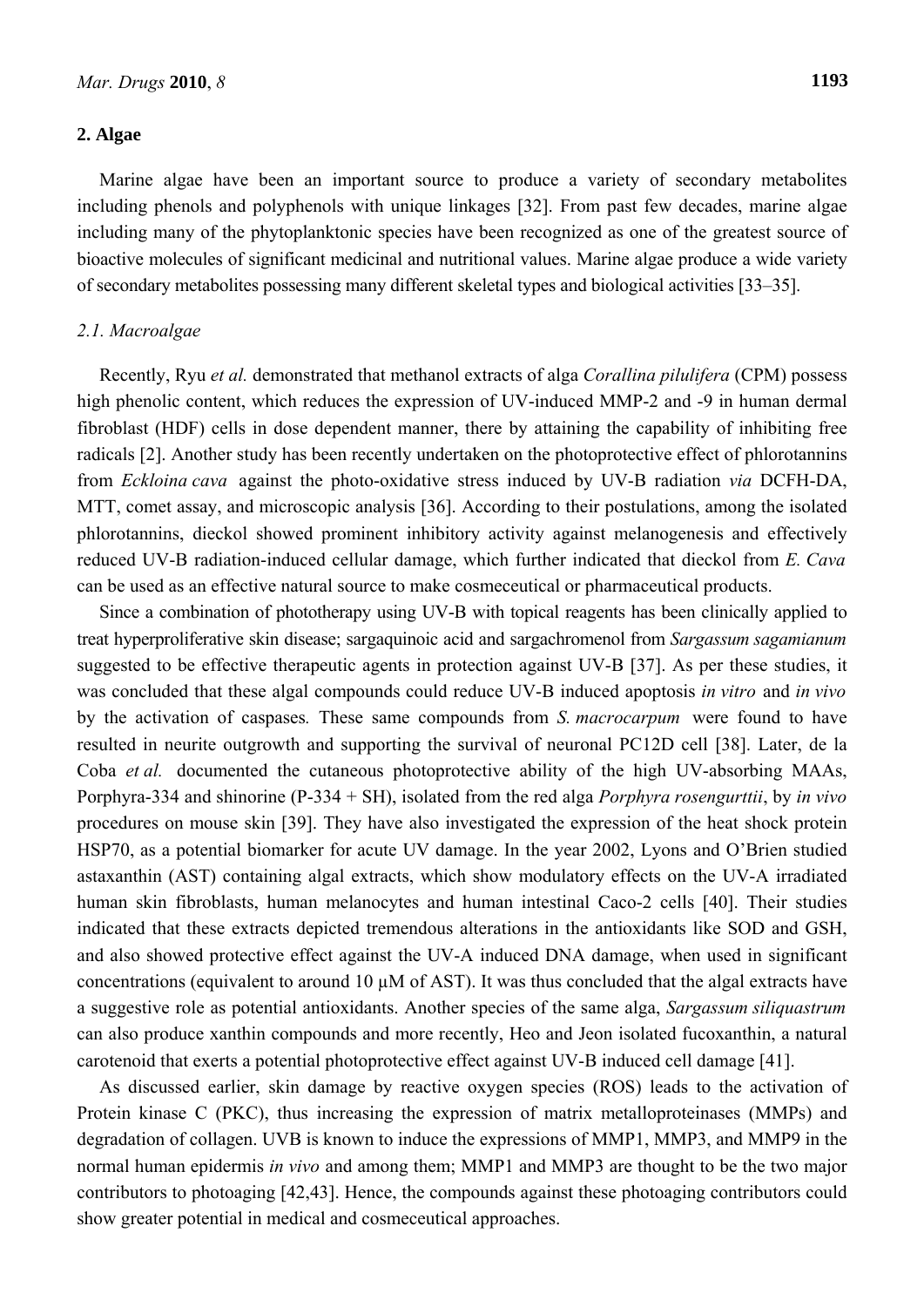# *2.2. Microalgae*

Algal phytoplanktons have tremendous impact on the sustainability of the marine ecosystem by being a food source to other marine fauna and by possessing the photoprotecting principle to protect the other inhabitants and algal consumers of marine environment. Jeffrey *et al.* have reported the occurrence of many UV-A and UV-B-absorbing compounds in 206 strains of 152 marine microalgal species [44].

Marine plants are majorily (around 90%) occupied by the phytoplanktonic species and nowadays especially, diatoms are attracting the drug science (nanotechnology, optical systems, semiconductor nanolithography and even using diatom valves as vehicles for drug delivery), because of their vast species diversity and distribution all over the world [45]. The diatom, *Thalassiosira weissflogii* is a common species of coastal marine phytoplankton, which might be forming extensive, non-toxic occasional blooms during early summer in the upper layers of the seawater [46]. It suggests that this diatom has the ability to cope up with UV-B indirectly and might be able to develop effective photoprotective strategies upon prolonged exposure to UV-B [47].

Diatoms often dominate the algal blooms during spring and fall at temperate latitudes and in summer in Polar Regions, which show a wide range of response to UV exposure. Centric diatoms seem more UV-resistant than pennate diatoms, after a suitable acclimation period [48]. However, in general, diatoms seem to possess lower chlorophyll-specific concentrations of UV-absorbing pigments than other algal groups [44]. It is very difficult to assess the potential ecological impact on natural phytoplankton, while increase in the in-flux of UV-B radiation resulting from ozone depletion in the atmosphere. One of the main reasons for this difficulty is that UV sensitivity is species specific, which should be considered as a primary criteria for developing various potential anti-photoaging compounds from different sources [47,49–51].

#### **3. Other Marine Sources**

## *3.1. Fungi*

UV-B absorbing mycosporines with photoprotective activity are present day targets from fugal species e.g., lichenized ascomycete, *Collema cristatum* [52]*.* The pure compound from this source prevented UV-B induced cell destruction in a dose-dependent manner and partially prevented pyrimidine dimer formation. When applied to the skin prior to irradiation, it completely prevented UV-B induced erythema. Kogej *et al.* later identified two different mycosporines and three unidentified UV-absorbing compounds in fungal isolates from hyper-saline waters and polar glacial ice [53].

# *3.2. Lichens*

Extensive studies on the secondary metabolites of lichens have led to the isolation of many novel substances, which by number are over 800 [54,55]. These biologically and pharmacologically active compounds comprise aliphatic, cycloaliphatic, aromatic, and terpenic compounds that are similar to those of higher plants. Reactive oxygen species (ROS) and reactive nitrogen species (RNS) production by both UV-A and UV-B contributes to inflammation, immunosuppression, gene mutation and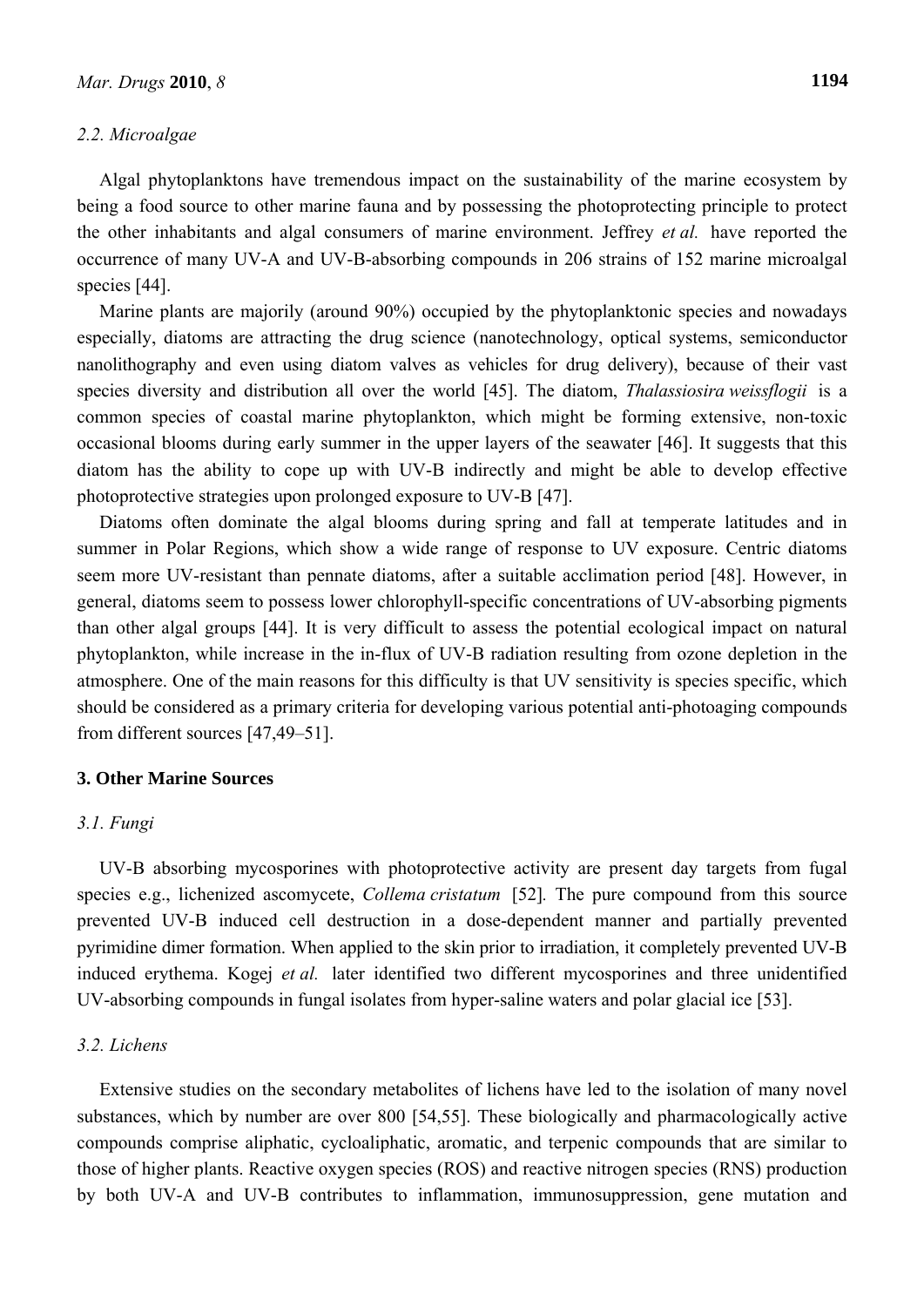carcinogenesis. Substances that are able to inhibit these reactive species could be used in the prevention of skin cancer, including melanoma, as there is no effective long-term treatment for patients suffering from the advanced stages of this cancer [56–58]. Recently, Russo *et al.* have evaluated the effect of two lichen compounds, sphaerophorin (depside) and pannarin (depsidone) on pBR322 DNA cleavage induced by hydroxyl radicals ("OH), and by nitric oxide (NO), and their superoxide anion  $(O_2^-)$ scavenging capacity [59]. These compounds may be used in the medical field to treat skin cancers.

Rancan *et al.* have analysed the light-filtering power of natural substances like boldine, a major alkaloid found in the leaves and bark of boldo tree *Peumus boldus* (Molina), and other aromatic compounds (usnic acid, 1-chloropannarine, epiphorelic acid I and II, calicin) extracted from Chilean lichens [60]. These compounds have profound UV protection factors, which are similar to that of the reference compounds and their formulations like Nivea sun Spray LSF 5, octylmethoxycinnamate (OMC) and 4-*tert.*-butyl-4′-methoxy dibenzoylmethane (BM-DBM).

# *3.3. Bacteria*

Many sunscreen/cosmetic compositions have been discovered from bacteria, which have been adopted for the photoprotection of human skin and/or hair, because of their underlying anti-photoaging principle. More interestingly, bacterial melanin, an active photoprotecting pigment protects against the DNA damage under full UV-B irradiation [61]. The bacterial melanin exhibited excellent protection of bioinsecticide against UV-C and natural solar irradiation, thus arising a question that whether the pigment also has a protective effect on DNA against the full UV spectrum [62]. Holmes *et al.* recently described the bacterial (*Klebsiella aerogenes*) photoprotection through extracellular cadmium sulfide crystallites (CdS), where these semiconductor particles absorb radiation in the UV spectral region [63]. Hence, when *K. aerogenes* produces extracellular CdS material in response to the stressed environments containing cadmium ions, a photoprotective layer is formed.

Bacteria, especially the ones like archaea and other extremophiles species have tremendous implication for the survival in extraterrestrial habitats and are very advantageous in present day astrobiological research for the detection of the protectant biomolecules [27].

#### *3.4. Cyanobacteria*

Cyanobacteria are phylogenetically a primitive group of Gram-negative prokaryotes that possess higher-plant-type oxygenic photosynthesis [64]. As they are known to have a wide range of habitat, they are supposed to have developed mechanisms leading to adaptations to survive in extreme climates and withstand critical processes such as heat, cold, drought, salinity, nitrogen starvation, photo-oxidation, anaerobiosis, osmotic and UV stress [65]. As a matter of general understanding, it may be believed that cyanobacteria may be fairly tolerant to UV radiation, since their presence and evolution preceded the development of the stratospheric ozone layer [20].

There are a number of adaptation strategies, by which cyanobacteria try to avoid high white light and ultraviolet radiation stress. These adaptations range from migration into habitats of reduced light exposure along with phototactic, photokinetic and photophobic responses [66]; and vertical migration [67]; production of quenching agents such as carotenoids [68] or systems such as superoxide dismutase that neutralize the highly toxic reactive oxygen species produced by UV-B radiation [69]. A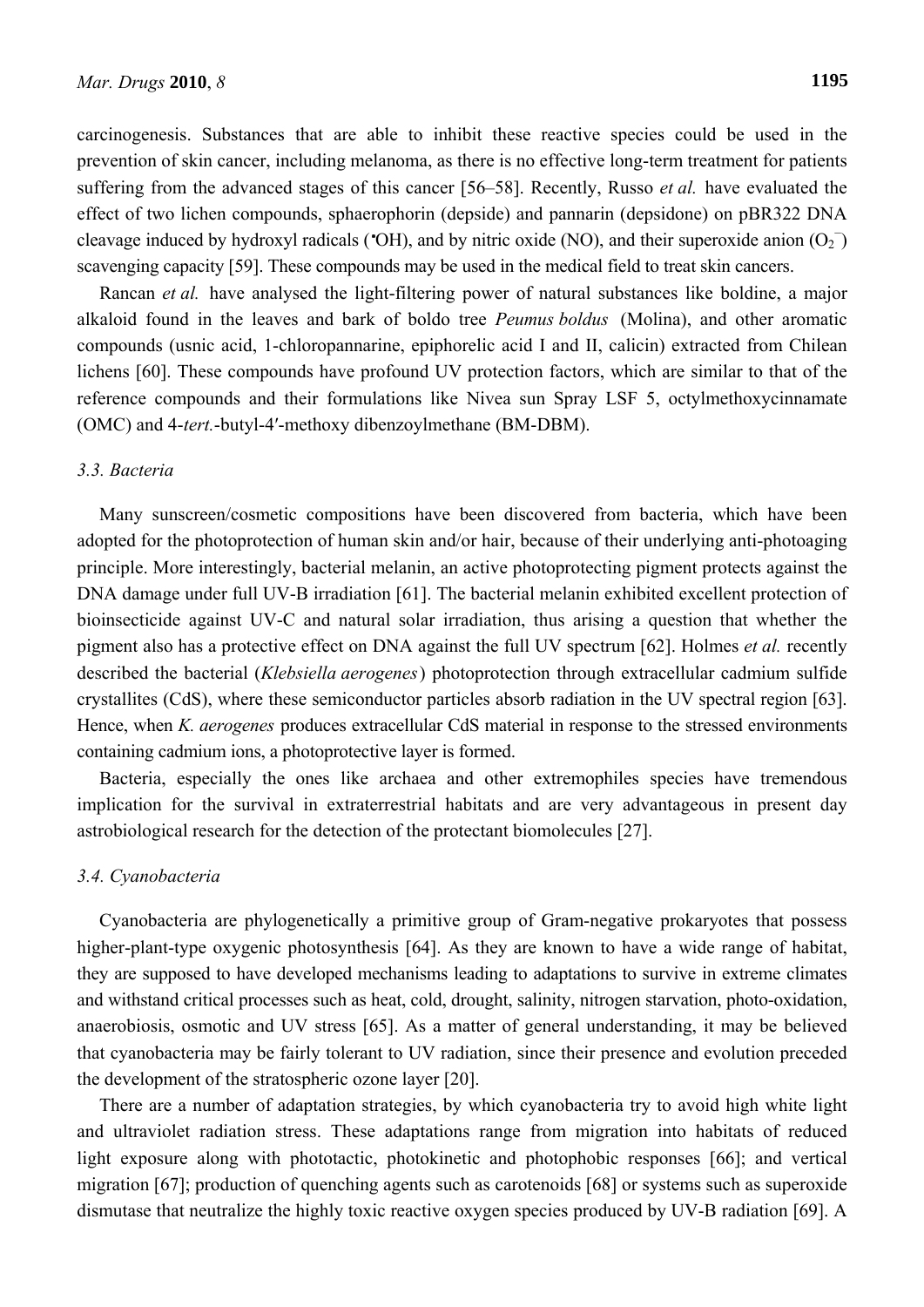number of repair mechanisms such as photoreactivation, light-independent nucleotide excision repair of DNA [70], UV-A/blue-light mediated repair of the photosynthetic apparatus [71] and chromatic adaptation [72] have also been observed. However, the most common protective mechanism is the production of ultraviolet-absorbing substances such as mycosporine-like amino acids (MAAs) and scytonemin [20,73]. Brenowitz and Castenholz established the correlation between UV protection and scytonemin presence under solar irradiance in monospecific population of *Calothrix* sp.; a naturally occurring cyanobacterium [74]. It was shown that high scytonemin content is required for uninhibited photosynthesis under high UV flux.

## *3.5. Marine Animals*

Marine animals are largely unexplored for the production of biologically active secondary metabolites. A new marine polypeptide (molecular mass 879) has been recently isolated from the Chinese scallop *Chlamys farreri* and its possible protective role against UV-B induced apoptosis in murine thymocytes has been investigated [75]. This study suggested that the polypeptide was able to avert UV-B induced apoptosis in thymocytes by modulating c-fos and c-jun expression, cytochrome C release, and the consequent activation of caspase-3. UV-A, the longwave (320–400 nm) UV radiation also has a detrimental effect on human skin in terms of photoaging and photodamage. Certain marine compounds have been isolated and have been found to be effective against UV-A induced photodamage. A recent study by Li *et al.* has depicted the role of this polypeptide from *C. farreri* in the inhibition of UVA induced apoptotic pathway in human HaCaT keratinocytes [76]. The molecular mechanisms involved in this protection process were further studied in HaCaT cells radiated by UV-A and it was found that this polypetide significantly reduced the intracellular ROS production, diminished the expression of acid sphingomyelinase (ASMase) and phosphorylated JNK, in a dose-dependent manner [77].

Presence of MAAs has also been reported in the black sea cucumber *Holothuria atra* (Jaeger) and their probable role in photoprotection has been hypothesized. It is believed that MAAs could probably function as broad-spectrum UV absorbers [78]. UV absorbing compounds have also been isolated from the ovaries of scallop *Patinopecten yessoensis* in 2008 by Oyamada *et al.* [79]. It was found that the examined MAAs protected the cells from UV induced cell death and had a protective effect on human cells. It is further expected that these compounds may have potential applications in cosmetics as anti-photoaging/photoprotective agents.

In certain cases, the debate is still on to determine photoprotective compounds and their sure role in photoprotection in marine organisms. One such example is the study on spawn of the sea hare *Aplysia dactylomela* by Carefoot *et al.* , where the role of MAAs as protective sunscreens was investigated, but the significant mechanisms and commercial prospectives are still open for discussion [80].

## **4. Conclusions**

UV irradiation is a present day concern, as the impact of global warming and other climatic catastrophic factors are severely effecting the biological population. Hence, photoprotection is a major biological concern with respect to the source of natural bioactive molecules that have the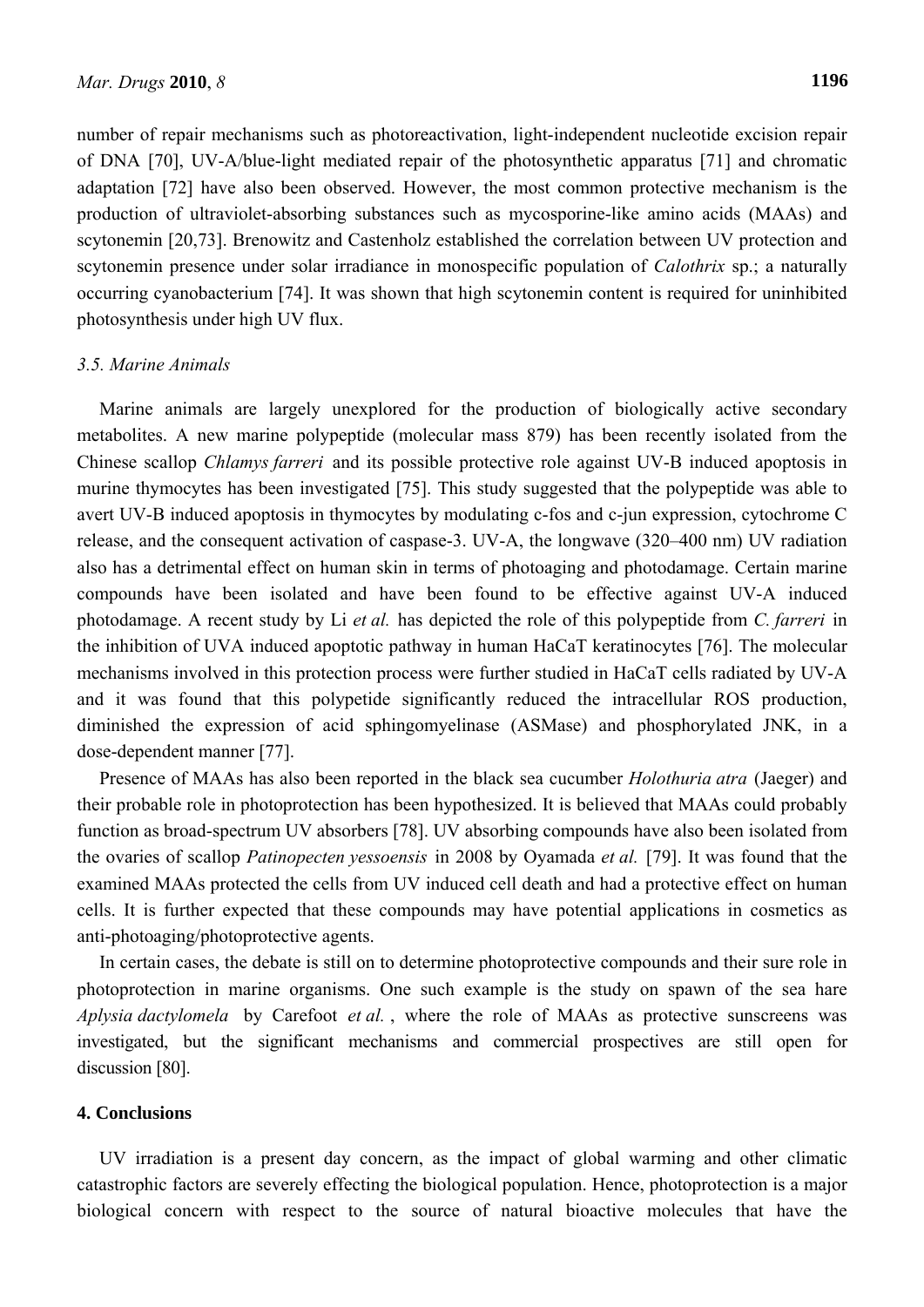anti-photoaging effect and especially, the safer marine sources have been identified in past few decades. The advances in molecular biology and culturing technologies are bridging the gap between the challenges pertaining to the exploitation of marine environment as a potential source of natural protective compounds. As presented in the current review, various compounds which support potentially the photoprotective mechanisms of strong cosmeceutical and pharmaceutical value, have already been isolated from different marine sources like algae, fungi, lichens, bacteria, phytoplanktons, animals and plants. Several marine based pharmaceuticals are under active commercial development, as the ecosystem health is high on the public's list of concerns, and hence, aquaculture is providing an ever-greater proportion of the seafood in developed countries. An extensive research still has a major role to play to uncover the enormousity of the vast marine sources in terms of photoprotective compounds that promote DNA protection by reducing oxidative stress after UV exposure. This would develop a proper understanding of the *in-situ* and *ex-situ* approaches of marine floral and faunal culture for the development of novel photoprotective molecules, by considering the global warming and other catastrophic causes of ozone destruction.

In the light of present review, it is worthwhile to state that anti-photoaging and photoprotective natural products research from such deceptively simple marine organisms will pave a way for newer and novel products, which find immense use in the pharmaceutical and cosmeceutical industry.

# **Acknowledgements**

This research was supported by a grant from Marine Bioprocess Research Center of the Marine Bio 21 center funded by the Ministry of Land, Transport and Maritime, Republic of Korea. The author RP is thankful to Brain Korea 21 (BK-21) for the financial assistance.

# **References**

- 1. Agar, N.; Halliday, G.; Barnetson, R.; Ananthaswamy, H.; Wheeler, M.; Jones, A. The basal layer in human squamous tumors harbors more UVA than UVB fingerprint mutations: A role for UVA in human skin carcinogenesis. *Proc. Natl. Acad. Sci. USA* **2004**, *101*, 4954–4959.
- 2. Ryu, B.; Qian, Z.J.; Kim, M.M.; Nam, K.W.; Kim, S.K. Anti-photoaging activity and inhibition of matrixmetalloproteinase (MMP) by marine red alga, *Corallina pilulifera* methanol extract. *Radiat. Phys. Chem.* **2009**, *78*, 98–105.
- 3. Kondo, S. The roles of cytokines in photoaging. *J. Dermatol. Sci.* **2000**, *23*, 30–36.
- 4. Rittie, L.; Fisher, G.J. UV-light-induced signal cascades and skin aging. *Ageing Res. Rev.* **2002**, *1*, 705–720.
- 5. Kehrer, J.P. Free radicals as mediators of tissue injury and disease. *CRC Crit. Rev. Toxicol*. **1993**, *23*, 21–48.
- 6. Aruoma, O.I. Nutrition and health aspects of free radicals and antioxidant. *Food Chem. Toxicol.* **1994**, *62*, 671–683.
- 7. Fiers, W.; Bevaert, R.; Declercq, W.; Vandenabeele, P. More than one way to die: Apoptosis and necrosis and reactive oxygen damage. *Oncogene* **1999**, *18*, 7719–7730.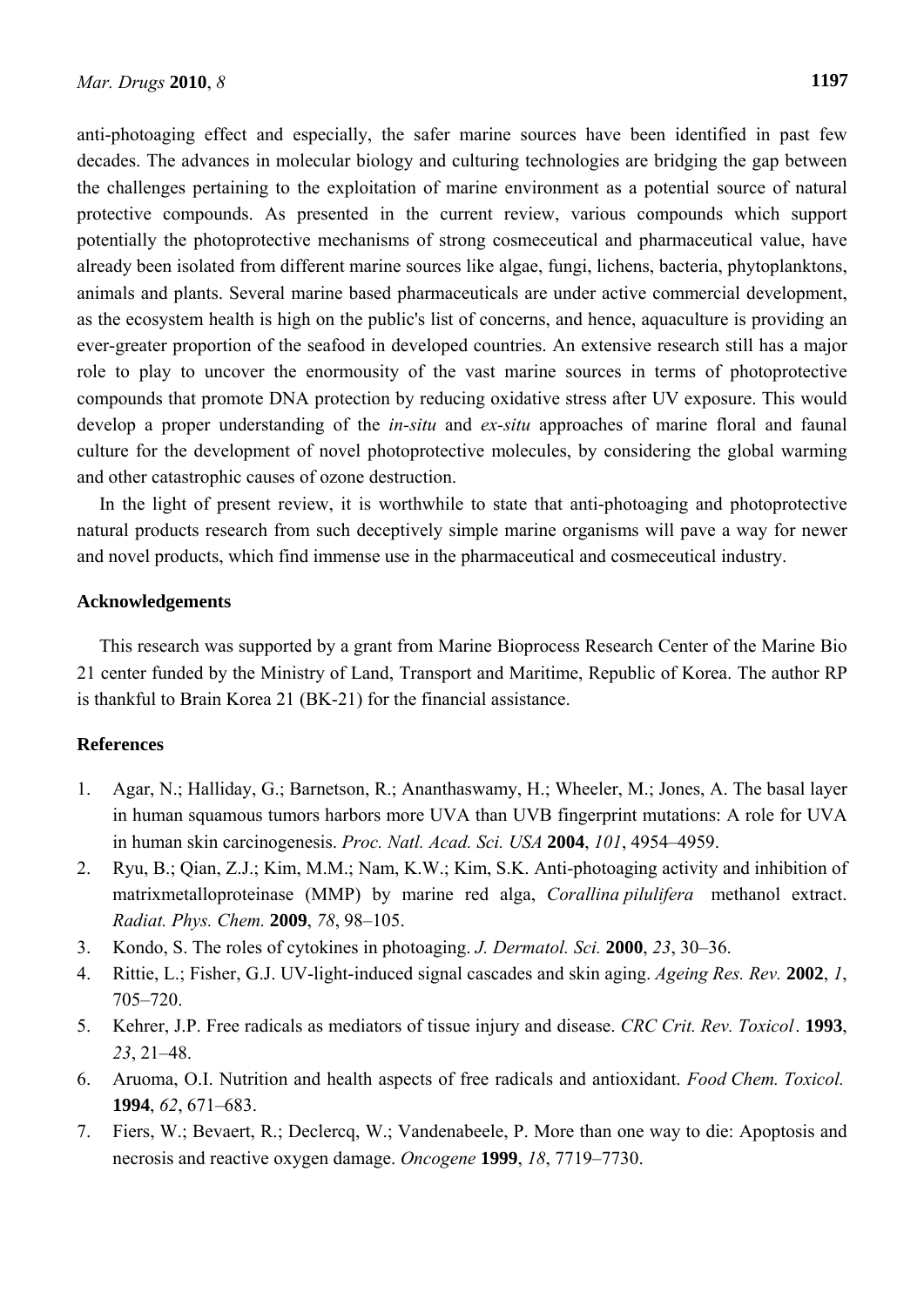- 8. Record, I.R.; Dreosti, I.E.; Konstantinopoulos, M.; Buckley, R.A. The influence of topical and systemic vitamin E on ultraviolet light-induced skin damage in hairless mice. *Nutr. Cancer* **1991**, *16*, 219–226.
- 9. Kawaguchi, Y.; Tanaka, H.; Okada, T.; Konishi, H.; Takahashi, M.; Ito, M.; Asai, J. The effects of ultraviolet A and reactive oxygen species on the mRNA expression of 72-kDa type IV collagenase and its tissue inhibitor in cultured human dermal fibroblasts. *Arch. Dermatol. Res.* **1996**, *288*, 39–44.
- 10. Bode, W.; Fernandez-Catalan, C.; Tschesche, H.; Grams, F.; Nagase, H.; Maskos, K. Structural properties of matrix metalloproteinases. *Cell Mol. Life Sci.* **1999**, *55*, 639–652.
- 11. Kang, S.; Chung, J.H.; Lee, J.H.; Fisher, G.J.; Wan, Y.S.; Duell, E.A.; Voorhees, J.J. Topical Nacetyl cysteine and genistein prevent ultraviolet-light-induced signaling that leads to photoaging in human skin *in vivo*. *J. Invest. Dermatol.* **2003**, *120*, 835–841.
- 12. Inomata, S.; Matsunaga, Y.; Amano, S.; Takada, K.; Kobayashi, K.; Tsunenaga, M.; Nishiyama, T.; Kohno, Y.; Fukuda, M. Possible involvement of gelatinases in basement membrane damage and wrinkle formation in chronically ultraviolet B-exposed hairless mouse. *J. Invest. Dermatol.* **2003**, *120*, 128–134.
- 13. Kim, M.M.; Kim, S.K. Chitooligosaccharides inhibit activation and expression of matrix metalloproteinase-2 in human dermal fibroblasts. *FEBS Lett.* **2006**, *580*, 2661–2666.
- 14. Kim, M.M.; van Ta, Q.; Mendis, E.; Rajapakse, N.; Jung, W.K.; Byun, H.G.; Jeon, Y.J.; Kim, S.K. Phlorotannins in *Ecklonia cava* extract inhibit matrix metalloproteinase activity. *Life Sci.*  **2006**, *79*, 1436–1443.
- 15. Van Ta, Q.; Kim, M.M.; Kim, S.K. Inhibitory effect of chitooligosaccharides on matrix metalloproteinase-9 in human fibrosarcoma cells (HT1080). *Mar. Biotechnol.* **2006**, *8*, 593–599.
- 16. Rajapakse, N.; Kim, M.M.; Mendis, E.; Huang, R.H.; Kim, S.K. Carboxylated chitooligosaccharides (CCOS) inhibit MMP-9 expression in human fibrosarcoma cells *via* down-regulation of AP-1. *Biochim. Biophys. Acta* **2006**, *1760*, 1780–1788.
- 17. Rajapakse, N.; Mendis, E.; Kim, M.M.; Kim, S.K. Sulfated glucosamine inhibits MMP-2 and MMP-9 expressions in human fibrosarcoma cells. *Bioorg. Med. Chem.* **2007**, *15*, 4891–4896.
- 18. Kong, C.S.; Kim, Y.A.; Kim, M.M.; Park, J.S.; Kim, J.A.; Kim, S.K.; Lee, B.J.; Nam, T.J.; Seo, Y.W. Flavonoid glycosides isolated from *Salicornia herbacea* inhibit matrix metalloproteinase in HT1080 cells. *Toxicol. In Vitro* **2008**, *22*, 1742–1748.
- 19. Zhang, C.; Kim, S.K. Matrix metalloproteinase inhibitors (MMPIs) from marine natural products: The current situation and future prospects. *Mar. Drugs* **2009**, *7*, 71–84.
- 20. Sinha, R.P.; Klisch, M.; Gröniger, A.; Häder, D.P. Ultraviolet-absorbing/screening substances in cyanobacteria, phytoplankton and macroalgae, *J. Photochem. Photobiol. B Biol.* **1998**, *47*, 83–94.
- 21. Sinha, R.P.; Singh, S.P.; Häder, D.P. Database on mycosporines and mycosporine-like amino acids (MAAs) in fungi, cyanobacteria, macroalgae, phytoplankton and animals. *J. Photochem. Photobiol. B Biol.* **2007**, *89*, 29–35.
- 22. Groniger, A.; Sinha, R.P.; Klisch, M.; Häder, D.P. Photoprotective compounds in cyanobacteria, phytoplankton and macroalgae—a database. *J. Photochem. Photobiol. B Biol.* **2000**, *58*, 115–122.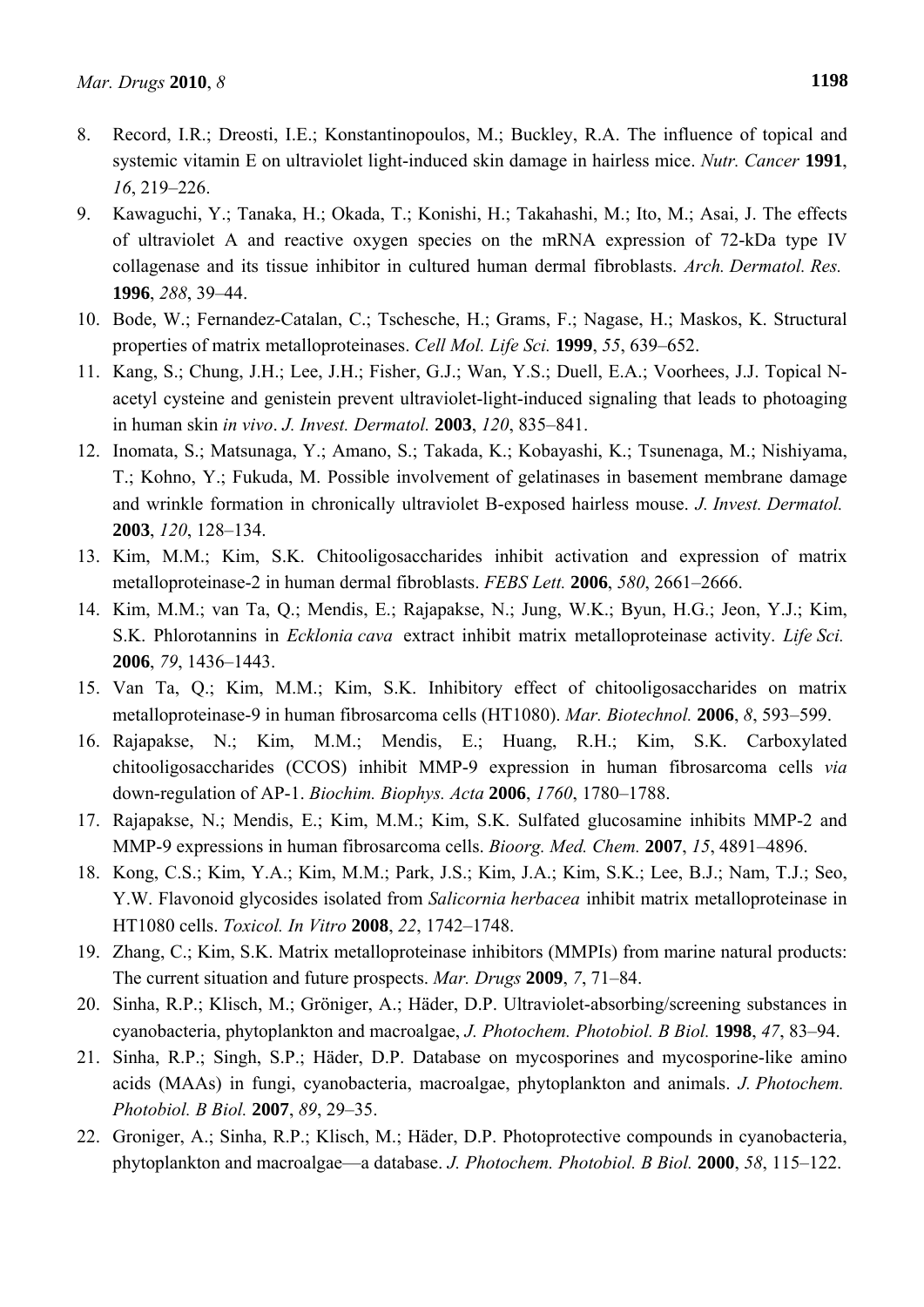- 23. Alapetite, C.; Wachter, T.; Sage, E.; Moustacchi, E. Use of the alkaline comet assay to detect DNA repair deficiencies in human fibrobolasts exposed to UVC, UVB, UVA and gamma-rays. *Int. J. Radiat. Biol*. **1996**, *69*, 359–369.
- 24. Marrot, L.; Belaidi, J.P.; Chaubo, C.; Meunier, J.R.; Perez, P.; Agapakis-causse, C. An *in vitro* strategy to evaluate the phototoxicity of solar UV at the molecular and cellular level: Application to photoprotection assessment. *Eur. J. Dermatol*. **1998**, *8*, 403–412.
- 25. de Leeuw, S.M.; Smit, N.P.M.; van Veldhoven, M.V.; Pennings Ed.M.; Pavel, S.; Simons, W.I.M.J.; Schothorst, A.A. Melanin content of cultured human melanocytes and UV-induced cytotoxicity. *J. Photochem. Photobiol. B Biol.* **2001**, *61*, 106–113.
- 26. Dawson, T.L. Light-harvesting and light-protecting pigments in simple life forms. *Coloration Technol.* **2007**, *123*, 129–142.
- 27. Edwards, H.G.M.; Moeller, R.; Villar, S.E.J.; Horneck, G.; Stackebrandt, E. Raman spectroscopic study of the photoprotection of extremophilic microbes against ultraviolet radiation. *Int. J. Astrobiol*. **2006**, *5*, 313–318.
- 28. Kumar, R.; Patel, D.D.; Bansal, D.D.; Mishra, S.; Mohammed, S.; Arora, R.; Sharma, A.; Sharma, R.K.; Tripathi, R.P. Extremophiles: Sustainable resource of natural compounds-extremolytes. In *Sustainable Biotechnology, Sources of Renewable Energy* ; Singh, O.V., Harvey, S.P., Eds.; Springer: Dordrecht, Netherlands, 2009; pp. 279–294.
- 29. Cahyana, A.H.; Shuto, Y.; Kinoshita, Y. Pyropheophytin A as an antioxidative substance from the marine alga, Arame (*Eicenia bicyclis*). *Biosci. Biotechnol. Agrochem.* **1992**, *56*, 1533–1535.
- 30. Yan, X.; Chuda, Y.; Suzuki M.; Nagata, T. Fucoxanthin as the major antioxidant in *Hijikia fusiformis*, a common edible seaweed. *Biosci. Biotechnol. Biochem.* **1999**, *63*, 605–607.
- 31. Kang, H.S.; Chung, H.Y.; Jung, H.A.; Son, B.W.; Choi, J.S. A new phlorotannins from the brown alga *Ecklonia stolonifera*. *Chem. Pharm. Bull.* **2003**, *51*, 1012–1014.
- 32. Torres, M.A.; Barros, M.P.; Campos, S.C.; Pinto, E.; Rajamani, S.; Sayre, R.T.; Colepicolo, P. Biochemical biomarkers in algae and marine pollution: A review. *Ecotoxicol. Environ. Saf.* **2008**, *71*, 1–15.
- 33. Sabry, O.M.N.; Andrews, S.; McPhail, K.L.; Geoger, D.E.; Yokochi, A.; LePag, K.T.; Murray, T.F.; Gerwick, W.H. Neurotoxic meoditerpenoids from the tropical marine brown alga *Stypopodium flabelliorme*. *J. Nat. Prod.* **2005**, *68*, 1022–1030.
- 34. Heo, S.J.; Park, E.J.; Lee, K.W.; Jeon, Y.J. Antioxidant activities of enzymatic extracts from brown seaweeds. *Biores. Technol.* **2005**, *96*, 1613–1623.
- 35. Heo, S.J.; Jeon, Y.J. Radical scavenging capacity and cytoprotective effect of enzymatic digests of *Ishige okamurae*. *J. App. Phycol.* **2008**, *20*, 1087–1095.
- 36. Heo, S.J.; Ko, S.C.; Cha, S.H.; Kang, D.H.; Park, H.S.; Choi, Y.U.; Kim, D.; Jung, W.K.; Jeon, Y.J. Effect of phlorotannins isolated from *Ecklonia cava* on melanogenesis and their protective effect against photo-oxidative stress induced by UV-B radiation. *Toxicol. In Vitro* **2009**, *23*, 1123–1130.
- 37. Hur, S.; Lee, H.; Kim, Y.; Lee, B.H.; Shin, J.; Kim, T.Y. Sargaquinoic acid and sargachromenol, extracts of Sargassum sagamianum, induce apoptosis in HaCaT cells and mice skin: Its potentiation of UVB-induced apoptosis. *Eur. J. Pharmacol*. **2008**, *582*, 1–11.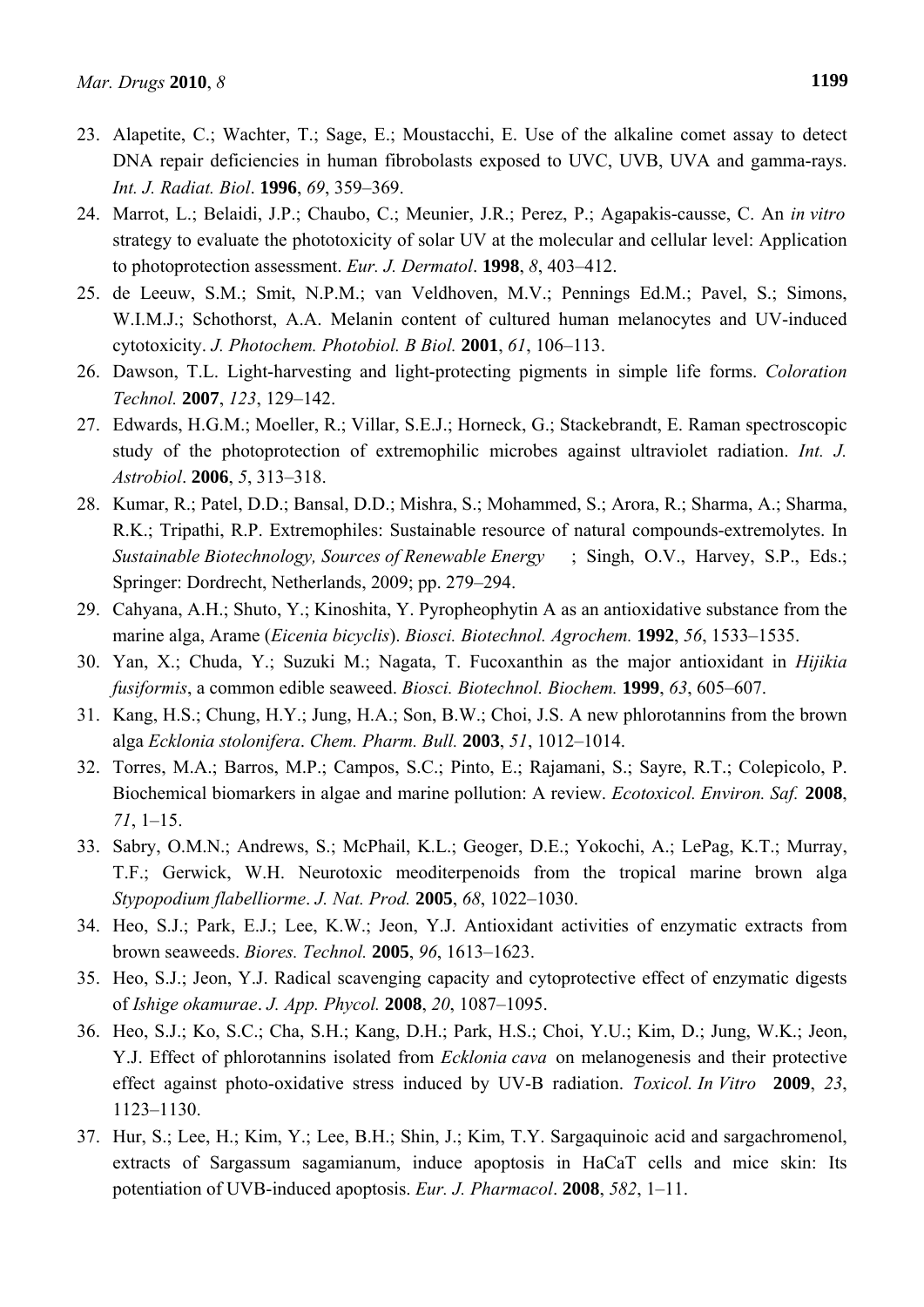- 38. Tsang, C.K.; Ina, A.; Goto, T.; Kamei, Y. Sargachromenol, a novel nerve growth factorpotentiating substance isolated from *Sargassum macrocarpum*, promotes neurite outgrowth and survival *via* distinct signaling pathways in PC12D cells. *Neuroscience* **2005**, *132*, 633–643.
- 39. de la Coba, F.; Aguilera, J.; de Gálvez, M.V.; Álvarez, M.; Gallego, E.; Figueroa, F.L.; Herrera, E. Prevention of the ultraviolet effects on clinical and histopathological changes, as well as the heat shock protein-70 expression in mouse skin by topical application of algal UV-absorbing compounds. *J. Dermatol. Sci*. **2009**, *55*, 161–169.
- 40. Lyons, N.M.; O'Brien, N.M. Modulatory effects of an algal extract containing astaxanthin on Airradiated cells in culture. *J. Dermatol. Sci.* **2002**, *30*, 73–84.
- 41. Heo, S.J.; Jeon, Y.J. Protective effect of fucoxanthin isolated from *Sargassum siliquastrum* on UV-B induced cell damage. *J. Photochem. Photobiol. B Biol.* **2009**, *95*, 101–107.
- 42. Fisher, G.J.; Datta, S.C.; Talwar, H.S.; Wang, Z.Q.; Varani, J.; Kang, S.; Voorhees, J.J. Molecular basis of sun-induced premature skin ageing and retinoid antagonism. *Nature* **1996**, *379*, 335–339.
- 43. Brenneisen, P.; Oh, J.; Wlaschek, M.; Wenk, J.; Briviba, K.; Hommel, C.; Herrmann, G.; Sies, H.; Scharffetter-Kochanek, K. Ultraviolet B wavelength dependence for the regulation of two major matrix-metalloproteinases and their inhibitor TIMP-1 in human dermal fibroblasts. *Photochem. Photobiol.* **1996**, *64*, 877–85.
- 44. Jeffrey S.W.; MacTavish H.S.; Dunlap W.C.; Vesk M.; Groenewoud K. Occurrence of UVA- and UVB-absorbing compounds in 152 species (206 strains) of marine microalgae. *Mar. Ecol. Prog. Ser.* **1999**, *189*, 35–51.
- 45. Bradbury, J. Nature's Nanotechnologists: Unveiling the secrets of diatoms. *Public Lib. Sci. Biol.* **2004**, *2*, 1512–1515.
- 46. Hasle, G.; Syvertsen, E.E. Marine diatoms. In *Identifying Marine Diatoms and Dinoflagellates* ; Tomas, C.R., Ed.; Academic Press: San Diego, CA, USA, 1996; pp. 5–385.
- 47. Zudaire, L.; Roy, S. Photoprotection and long-term acclimation to UV radiation in the marine diatom Thalassiosira weissflogii. *J. Photochem. Photobiol. B Biol.* **2001**, *62*, 26–34.
- 48. Helbling, E.W.; Chalker, B.E.; Dunlap, W.C.; Holm-Hansen, O.; Villafañe V.E. Photoacclimation of Antarctic marine diatoms to solar ultraviolet radiation. *J. Exp. Mar. Biol. Ecol.* **1996**, *204*, 85– 101.
- 49. El-Sayed, S.Z.; Stephens, F.C.; Bidigare, R.R.; Ondrusek, M.E. Effect of ultraviolet radiation on Antarctic marine phytoplankton. In *5th SCAR Symposium on the Ecological Changes and the Conservation of Antarctic Ecosystems* ; Kerry, K.R., Hempel, G., Eds.; Springer-Verlag: Berlin, Germany, 1990; pp. 379–385.
- 50. Karentz, D. Ultraviolet tolerance mechanisms in Antarctic marine organisms, in Ultraviolet radiation in Antarctica: Measurements and biological effects. *Antarctic Res. Ser.* **1994**, *62*, 93–110.
- 51. Hannach, G.; Sigleo, A.C. Photoinduction of UV-absorbing compounds in six species of marine phytoplankton. *Mar. Ecol. Prog. Ser.* **1998**, *174*, 207–222.
- 52. Torres, A.; Hochberg, M.; Pergament, I.; Smoum, R.; Niddam, V.; Dembitsky, V.M.; Temina, M.; Dor, I.; Lev, O.; Srebnik, M.; Enk, C.D. A new UV-B absorbing mycosporine with photo protective activity from the lichenized ascomycete Collema cristatum. *Eur. J. Biochem.* **2004**, *271*, 780–784.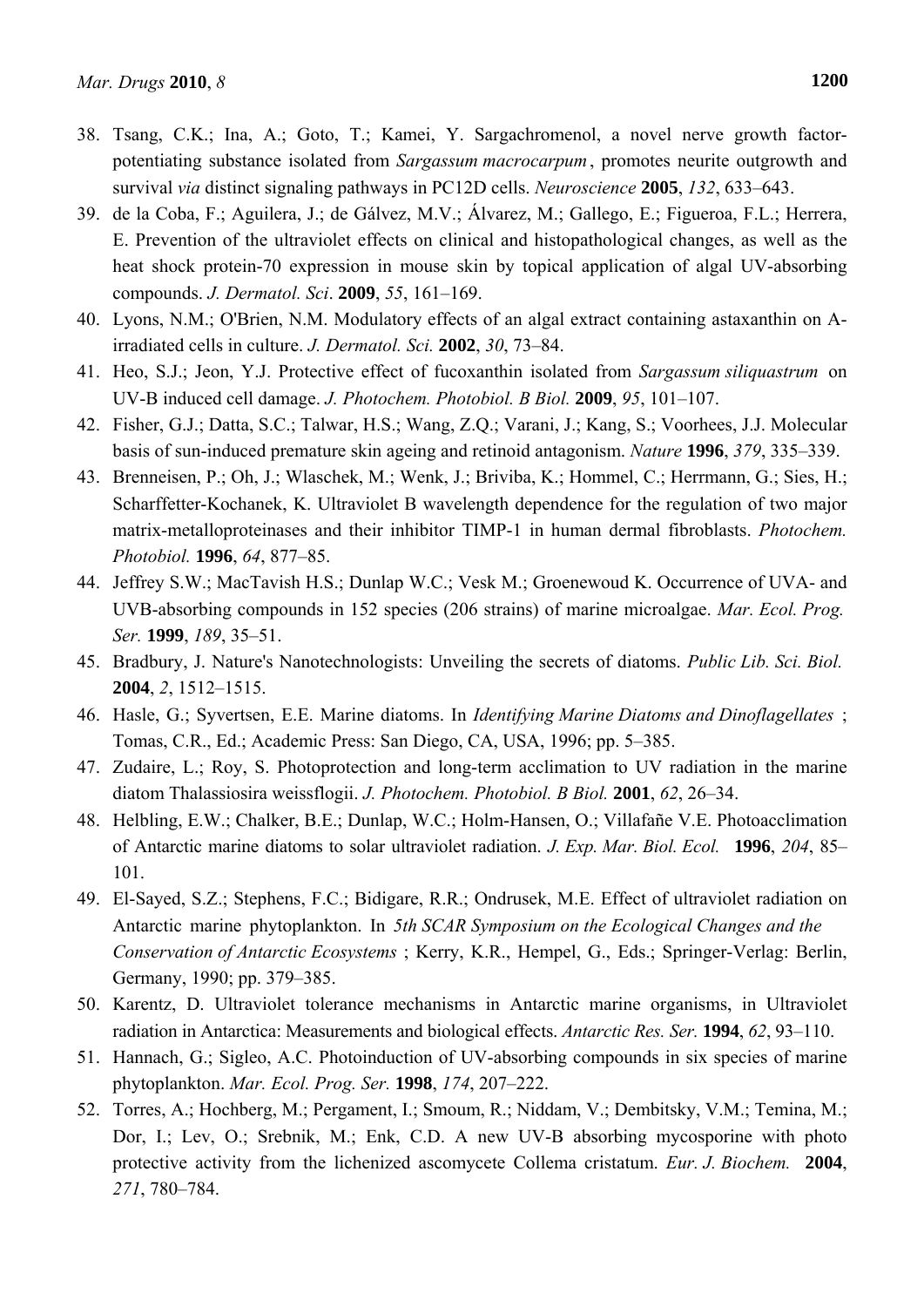- 53. Kogej, T.; Gostincar, C.; Volkmann, M.; Gorbushina, A.A.; Gunde-Cimerman, N. Mycosporines in extremophilic fungi—novel complementary osmolytes? *Environ. Chem*. **2006**, *3*, 105–110.
- 54. Muller, K. Pharmaceutically relevant metabolites from lichens. *Appl. Microbiol. Biotechnol.* **2001**, *56*, 9–16.
- 55. Huneck, S. New results on the chemistry of lichen substances. *Fortschritte der Chemie Organischer Naturstoffe* **2001**, *81*, 1–276.
- 56. Margolin, K.A. Biochemotherapy for melanoma: rational therapeutics in the search for weapons of melanoma destruction. *Cancer* **2004**, *101*, 435–438.
- 57. Sondak, V.K.; Sabel, M.S.; Mule, J.J. Allogeneic and autologous melanoma vaccines: Where have we been and where are we going? *Clin. Canc. Res.* **2006**, *12*, 2337s–234s.
- 58. Russo, P.A.J.; Halliday, G.M. Inhibition of nitric oxide and reactive oxygen species production improves the ability of a sunscreen to protect from sunburn, immunosuppression and photocarcinogenesis. *Brit. J. Dermatol.* **2006**, *155*, 408–415.
- 59. Russo, A.; Piovano, M.; Lombardo, L.; Garbarino, J.; Cardile, V. Lichen metabolites prevent UV light and nitric oxide-mediated plasmid DNA damage and induce apoptosis in human melanoma cells. *Life Sci.* **2008**, *83*, 468–474.
- 60. Rancan, F.; Rosan, S.; Boehm, K.; Fernandez, E.; Hidalgo, M.E.; Quilhot, W.; Rubio, C.; Boehm, F.; Piazena, H.; Oltmanns, U. Protection against UVB irradiation by natural filters extracted from lichens. *J. Photochem. Photobiol. B Biol.* **2002**, *68*, 133–139.
- 61. Geng, J.; Yu, S.B.; Wan, X.; Wang, X.J.; Shen, P.; Zhou, P.; Chen, X.D. Protective action of bacterial melanin against DNA damage in full UV spectrums by a sensitive plasmid-based noncellular system. *J. Biochem. Biophys. Meth*. **2008**, *70*, 1151–1155.
- 62. Wan, X.; Liu, H.M., Liao, Y. Isolation of a novel strain of Aeromonas media producing high levels of DOPA-melanin and assessment of the photoprotective role of the melanin in bioinsecticide applications. *J. Appl. Microbiol.* **2007**, *103*, 2533–2541.
- 63. Holmes, J.D.; Smith, P.R.; Richard E.G.; Richardson, D.J.; Russell, D.A.; Sodeau, J.R. Bacterial photoprotection through extracellular cadmium sulfide crystallites. *Photochem. Photobiol*. **2008**, *62*, 1022–1026.
- 64. Stewart, W.D.P. Some aspects of structure and function in N2-fixing cyanobacteria. *Annu. Rev. Microbiol*. **1980**, *34*, 497–536.
- 65. de Marsac, N.T.; Houmard, J. Adaptation of cyanobacteria to environmental stimuli: New steps towards molecular mechanisms. *FEMS Microbiol. Rev.* **1993**, *104*, 119–190.
- 66. Haider, D.P. Phototensory behavior in prokaryotes. *Microbiol. Rev*. **1987**, *51*, 1–21.
- 67. Bedout, B.M.; Garcia-Pichel, F. UV-B induced vertical migrations of cyanobacteria in a microbial mat. *Appl. Environ. Microbiol.* **1995**, *61*, 4215–4222.
- 68. Burton, G.W.; Ingold, K.U. β-Carotene: An unusual type of lipid antioxidant. *Science* **1984**, *224*, 569–573.
- 69. Vincent, W.F.; Quesada, A. Ultraviolet radiation effects on cyanobacteria: Implication for Antarctic microbial ecosystems. In *Ultraviolet radiation in antarctica: Measurements and biological effects* ; Weiler, C.S., Penhale, P.A., Eds.; Antarctic Research Series, American Geophysical Union: Washington, DC, USA, 1994; Volume 62, pp. 111–124.